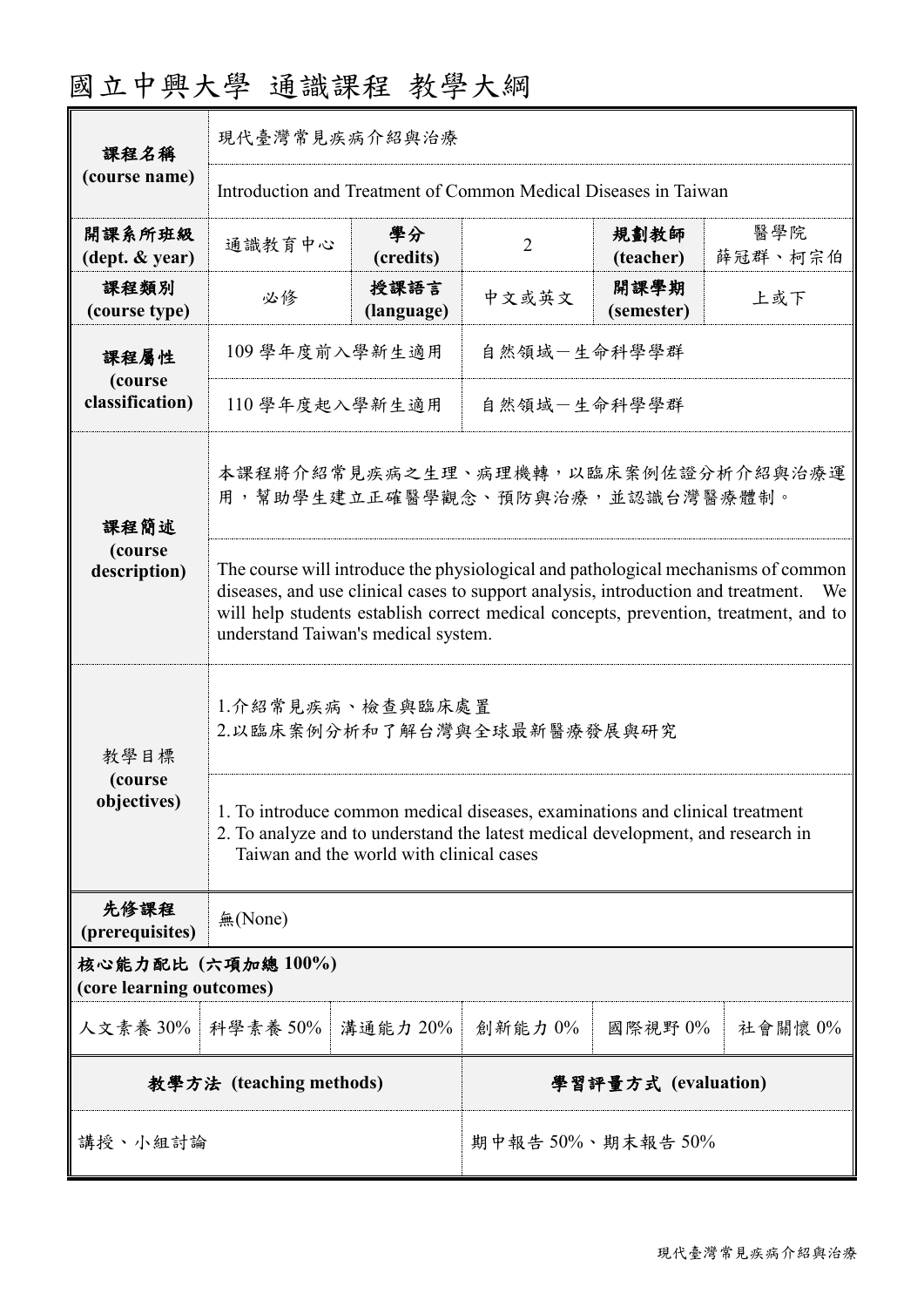## 授課內容(單元名稱與內容、習作 **/** 考試進度、備註)

**(course content and homework / tests schedule)**

- 1. 吃要吃得好,還要消化吸收好-基本消化系統簡介 I 食道與胃
- 2. 吃要吃得好,還要消化吸收好-基本消化系統簡介 II 小腸與胰臟
- 3. 舊/救台灣國病 I 肝膽胰系統生理與疾病
- 4. 舊/救台灣國病 II 肝膽胰系統生理與疾病
- 5. 舊/救台灣國病 III 肝膽胰系統生理與疾病
- 6. 有病治病-除惡務盡-胃腸疾病治療
- 7. 有病治病-除惡務盡-肝膽疾病治療
- 8. 有病治病-除惡務盡-胰脾疾病治療
- 9. 期中報告
- 10. 常見頭部外傷介紹
- 11. 神經外科的新知研究與臨床運用
- 12. 腦下垂體瘤的檢查與治療
- 13. 肢端肥大症的檢查、治療與進展
- 14. 不定時炸彈-淺談腦動脈瘤
- 15. 神經外科常見手術介紹
- 16. 無形殺手-三高的可怕性
- 17. 腦中風的簡介
- 18. 期末報告

## 教科書與參考書目(書名、作者、書局、代理商、說明)

**(textbook & other references)**

- 1. Sabiston Textbook of Surgery,21th Edition(IE) 2021, Townsend, Elsevier, 合記圖書出版社代理
- 2. 解剖生理學(四版), 王懷詩等, 永大書局
- 3. 神經外科學, 洪純隆, 洪葉文化

課程教材(教師個人網址請列在本校內之網址) **(teaching aids & teacher's website)**

課程教材與影片請至 iLearning 下載

## 課程輔導時間

**(office hours)**

另行公告

※本課程如符合下列主題項目,請一併勾選(可複選,無則免填):

| 臺灣文學                            | 生命教育 | □ 性別平等            | 情緒管理 |  |  |
|---------------------------------|------|-------------------|------|--|--|
| □ 智慧財產權                         | 資訊安全 | 健康                | 永續發展 |  |  |
| 凡勾選「永續發展」者,請繼續勾選下列17項聯合國永續發展目標: |      |                   |      |  |  |
| $\square$ 1. 消除貧窮               |      | □ 10. 减少國內及國家間不平等 |      |  |  |
| 2. 終止飢餓                         |      | □ 11. 永續發展的市政規劃   |      |  |  |
| ■ 3. 良好健康與社會福利                  |      | 12. 確保永續消費和生產模式   |      |  |  |